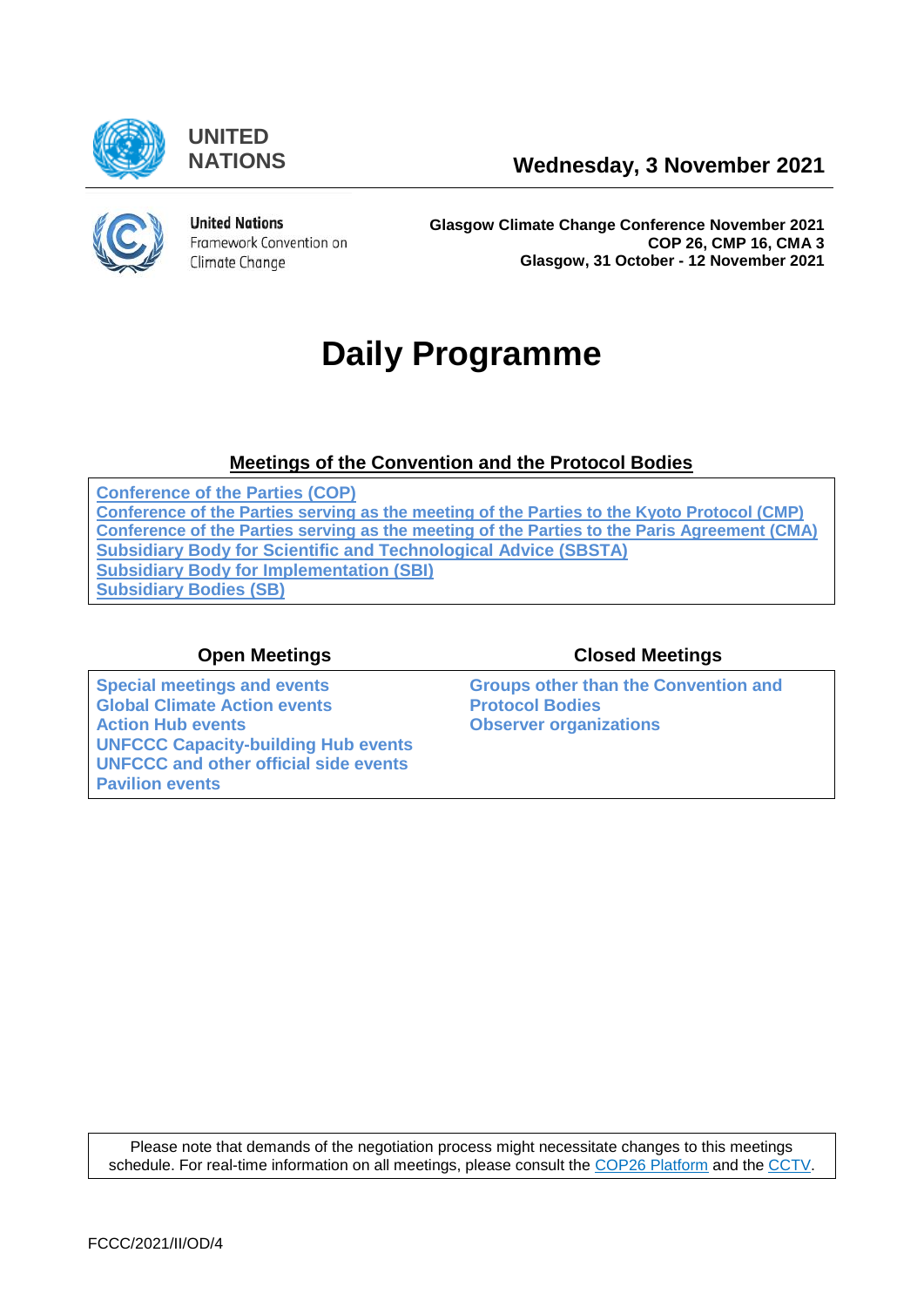### **Open Meetings**

### <span id="page-1-0"></span>**Special meetings and events**

| $09.00 - 09.45$ | Presidency Event:<br>Financing our future                                                             | <b>Plenary Cairn Gorm</b>      |
|-----------------|-------------------------------------------------------------------------------------------------------|--------------------------------|
| $10.00 - 13.00$ | Earth Information Day 2021<br>For further information on the event, please click here                 | Meeting Room 4                 |
|                 |                                                                                                       |                                |
| $10.15 - 11.30$ | Presidency Event:<br>A financial system for net zero                                                  | Plenary Cairn Gorm             |
| $12.00 - 13.30$ | Presidency Event:<br>Financing a more resilient world                                                 | Plenary Cairn Gorm             |
| $13.15 - 14.45$ | Virtual poster Q&A session for Earth Information Day 2021                                             | Room Virtual Poster<br>Gallery |
|                 | For further information on the event, please click here.                                              |                                |
|                 |                                                                                                       |                                |
| $14.15 - 15.30$ | Presidency Event:<br>Delivering finance for emerging and developing markets                           | Meeting Room 4                 |
| $15.30 - 17.30$ | Presidency Event:<br>Earth Information Day                                                            | Plenary Pen Y Fan              |
| $15.30 - 18.30$ | Presidency Event:<br>4th High-Level Ministerial Dialogue on Climate Finance                           | <b>Plenary Cairn Gorm</b>      |
|                 | For further information on the event, please click here.                                              |                                |
|                 |                                                                                                       |                                |
| $19.15 - 22.00$ | 14th Focal Point Forum of the Nairobi Work Programme on<br>Biodiversity and Climate Change Adaptation | Meeting Room 8                 |

For further information on the event, please click [here.](https://unfccc.int/event/FPF14-NWP-biodiversity-adaptation)

### <span id="page-1-1"></span>**Global Climate Action events**

| $10.00 - 11.30$ | Responsible Business Conduct and Climate Action:           | Action Room 1 |
|-----------------|------------------------------------------------------------|---------------|
|                 | how global instruments on responsible business conduct     |               |
|                 | can support implementation and accountability of business' |               |
|                 | net-zero commitments                                       |               |

This session will explore how internationally agreed and recognised instruments on responsible business conduct, namely government-backed OECD Guidelines for Multinational Enterprises, can help to ensure netzero targets are implemented with integrity, accountability and responsibility. With participation of WBCSD, Race to Zero, Institutional Investors Group on Climate Change, and the International Standardization Organization.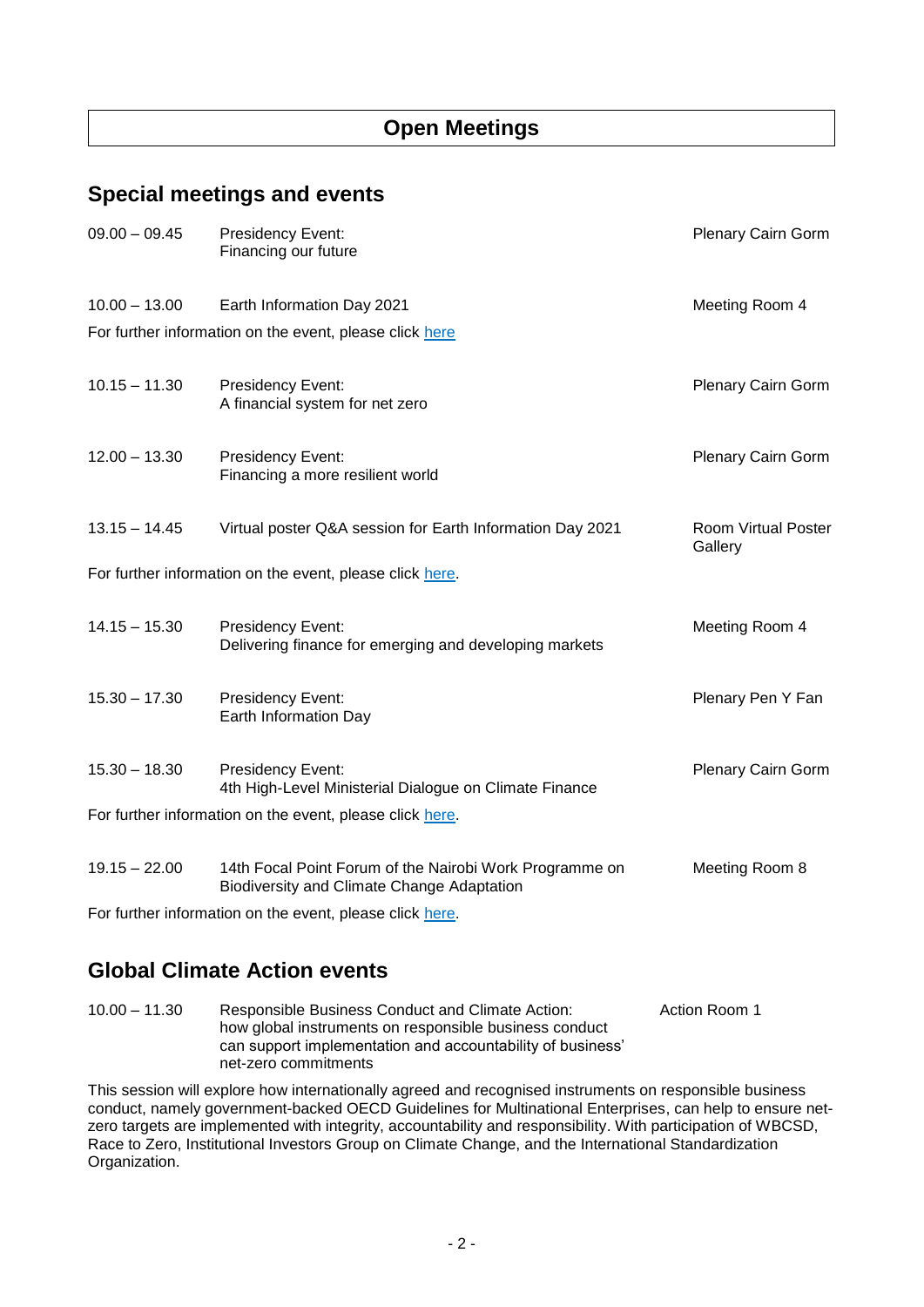| 10.00 - 11.30 | Targeting net-zero:                                         | Action Room 2 |
|---------------|-------------------------------------------------------------|---------------|
|               | Leveraging a just transformation of the global steel sector |               |

This event will take stock of that a just transformation of the global steel sector towards net zero emissions requires that governments, private companies, industry associations and other civil society organizations identify and facilitate the necessary levers for reducing emissions quickly.

#### 12.00 – 14.45 Marrakech Partnership: Finance Action Event Action Room 1

The event will discuss financing a resilient net-zero future. For further information on the programme, please click [here.](https://unfccc.int/sites/default/files/resource/Finance%20-%20MPGCA%20COP%2026%20Final%20Programme%20EDIT.pdf)

| $13.30 - 15.00$                                                                                                                                                                             | Leading by Example: Greening Governments,<br>UN and other Public Sector Organizations                                                                                                                                                                                                                                              | Action Room 2 |  |
|---------------------------------------------------------------------------------------------------------------------------------------------------------------------------------------------|------------------------------------------------------------------------------------------------------------------------------------------------------------------------------------------------------------------------------------------------------------------------------------------------------------------------------------|---------------|--|
| and UN system representatives.                                                                                                                                                              | National and international organizations, including the UN system, will present how they are taking practical<br>action to address their climate footprint and walk the talk. With participation of White House Council on<br>Environmental Quality (USA), H.R.H Prince Jaime de Bourbon de Parme (Climate Envoy, The Netherlands) |               |  |
| $15.00 - 16.30$                                                                                                                                                                             | Sports for Climate Action - On the Race to Zero                                                                                                                                                                                                                                                                                    | Action Room 1 |  |
| This event, attended by sports' largest governing bodies, teams and athletes, will launch Sport for Climate<br>Action net zero targets and outline how sports plan to win the Race to Zero. |                                                                                                                                                                                                                                                                                                                                    |               |  |
| $16.45 - 18.15$                                                                                                                                                                             | <b>Futures Lab: Transformational Economics meets</b><br>Transformational Leadership                                                                                                                                                                                                                                                | Action Room 1 |  |

Futures Lab are bold ideas for systems change to accelerate the transition to a regenerative, just World. This event will look at transformational economics. For further information on the programme, please click [here.](https://unfccc.int/sites/default/files/resource/Transformational%20Economics_%20Futures%20Labs%20Programme.pdf)

| $17.30 - 18.45$ | The role of stock exchanges and data in joining up | Action Room 2 |
|-----------------|----------------------------------------------------|---------------|
|                 | corporate and investor action on climate           |               |

### <span id="page-2-0"></span>**Action Hub events**

| $10.00 - 10.30$ | Green Digital Finance Alliance: Making People Part of the<br>Climate Solution: Fintech's Empowering Millions to Make<br><b>Every Action Count for Climate</b> | <b>Action Hub</b> |
|-----------------|---------------------------------------------------------------------------------------------------------------------------------------------------------------|-------------------|
| $11.00 - 11.30$ | Financial Times: Which Investment Approach has the Most<br>Impact: Divesting, Engaging or Activism?                                                           | Action Hub        |
| $12.00 - 12.30$ | One & Global Goals / UNECA: A 21st Century Marshall<br>Plan for The People & The Planet Starts With Africa's<br>Green Recovery                                | <b>Action Hub</b> |
| $13.00 - 13.30$ | Sports for Climate Action Framework:<br>Sport setting the pace for climate action                                                                             | Action Hub        |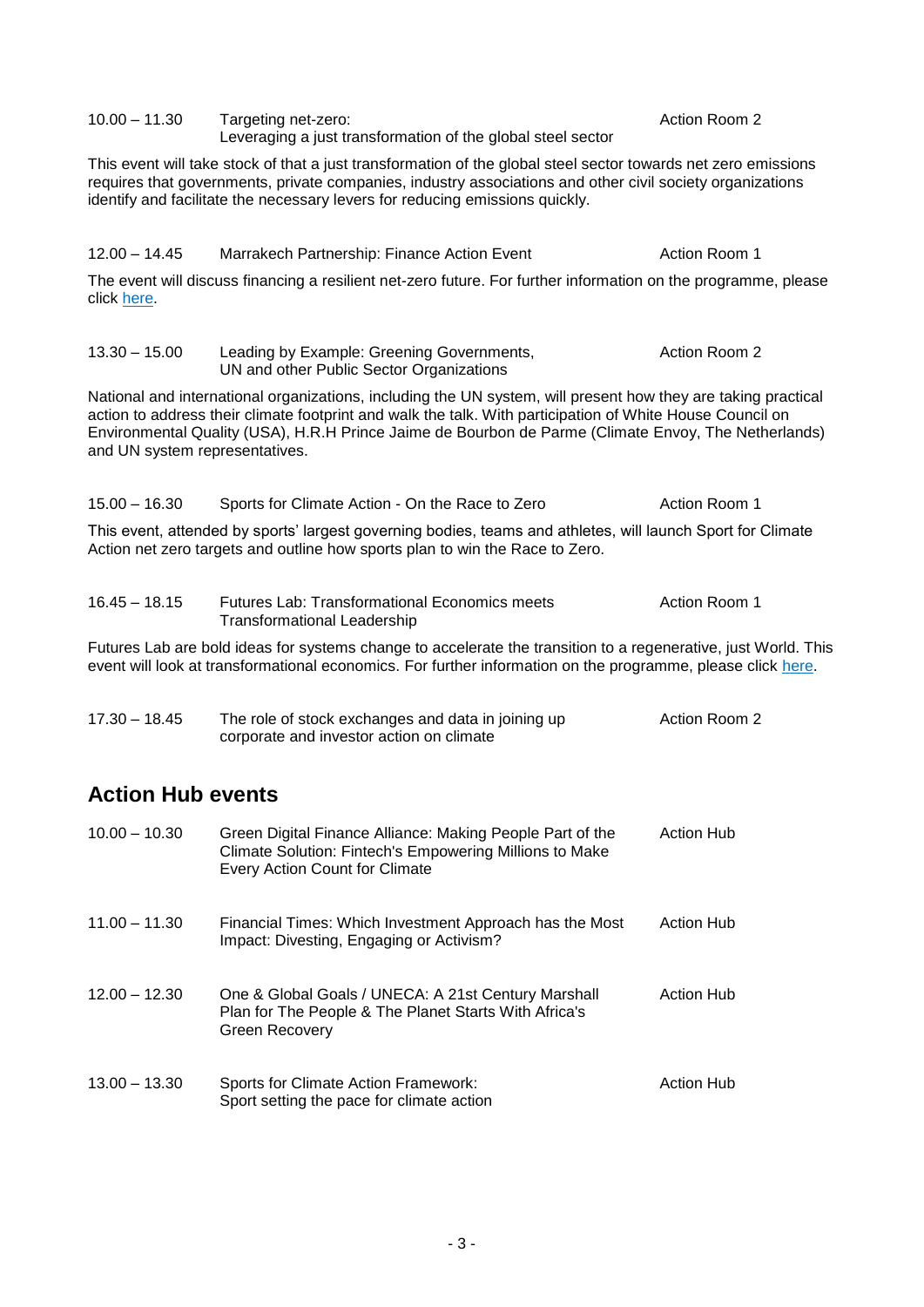<span id="page-3-2"></span>

| 14.00 – 15.00 | Ministry of Tourism, Kingdom of Saudi Arabia:       | <b>Action Hub</b> |
|---------------|-----------------------------------------------------|-------------------|
|               | Joining Forces to Make Tourism Part of the Solution |                   |

This event will announce countries and international organizations who will shape the strategy of the Sustainable Tourism Global Center and how the Center will deliver on its mandate to lead, accelerate, and track the tourism industry's transition to net-zero emissions, as well as drive action to protect nature and support communities.

| $16.00 - 16.30$ | <b>Qlik: Data-Driven Tools for Meaningful Climate Solutions</b>        | Action Hub        |
|-----------------|------------------------------------------------------------------------|-------------------|
| $17.00 - 17.30$ | Doconomy: What if? Citizen activation and Climate<br>Interconnectivity | <b>Action Hub</b> |

### <span id="page-3-0"></span>**UNFCCC Capacity-building Hub events**

**Capacity-building Day** – For further information, please click [here.](https://unfccc.int/pccb/CB_Hub_3/CB_day)

| $09.00 - 10.00$ | 3rd Capacity-building Hub - High-level opening                                                 | Capacity-building Hub |
|-----------------|------------------------------------------------------------------------------------------------|-----------------------|
| $10.15 - 11.45$ | Role of Universities in Building Long-term Climate Capacities                                  | Capacity-building Hub |
| $12.00 - 13.00$ | Climate Storytellers: Building Capacity to Tell Your Most<br>Powerful Story for Climate Action | Capacity-building Hub |
| $14.00 - 15.00$ | Testing the Theory: Building Capacity for Vertical<br>Integration of Adaptation                | Capacity-building Hub |
| $15.15 - 16.15$ | Knowledge to Action: Bridging the Science, Research,<br>Policy & Practice Gap                  | Capacity-building Hub |
| $16.30 - 17.30$ | The Climate Classroom @ COP26: Thinking, Talking,<br><b>Acting Climate</b>                     | Capacity-building Hub |
| $17.45 - 18.45$ | Leading the Future: Empowering Vulnerable Youth<br>Through Green Jobs                          | Capacity-building Hub |
| $19.00 - 19.30$ | Wrap up – Capacity-building Day                                                                | Capacity-building Hub |

### <span id="page-3-1"></span>**UNFCCC and other official side events**

| $11.30 - 12.45$ | <b>UNFCCC:</b> Achievements of the Facilitative Working<br>Group of the Local Communities and Indigenous Peoples<br>Platform 2020-21<br>For further information on the event, please click here. | Side Event Room<br>Strangford Lough |
|-----------------|--------------------------------------------------------------------------------------------------------------------------------------------------------------------------------------------------|-------------------------------------|
| $13.15 - 14.30$ | <b>UNFCCC:</b> Adaptation: Achievements of the Adaptation<br>Committee (AC) from 2017-2021<br>For further information on the event, please click here.                                           | Side Event Room<br>Loch Lomond      |
| $13.15 - 14.30$ | <b>UNFCCC: SCF Side event</b>                                                                                                                                                                    | Side Event Room<br>Strangford Lough |
| $18.30 - 19.45$ | <b>UNFCCC: 15 years of PoA</b>                                                                                                                                                                   | Side Event Room<br>Strangford Lough |

For further information about UNFCCC and other official side events, please click [here.](https://seors.unfccc.int/applications/seors/reports/events_list.html)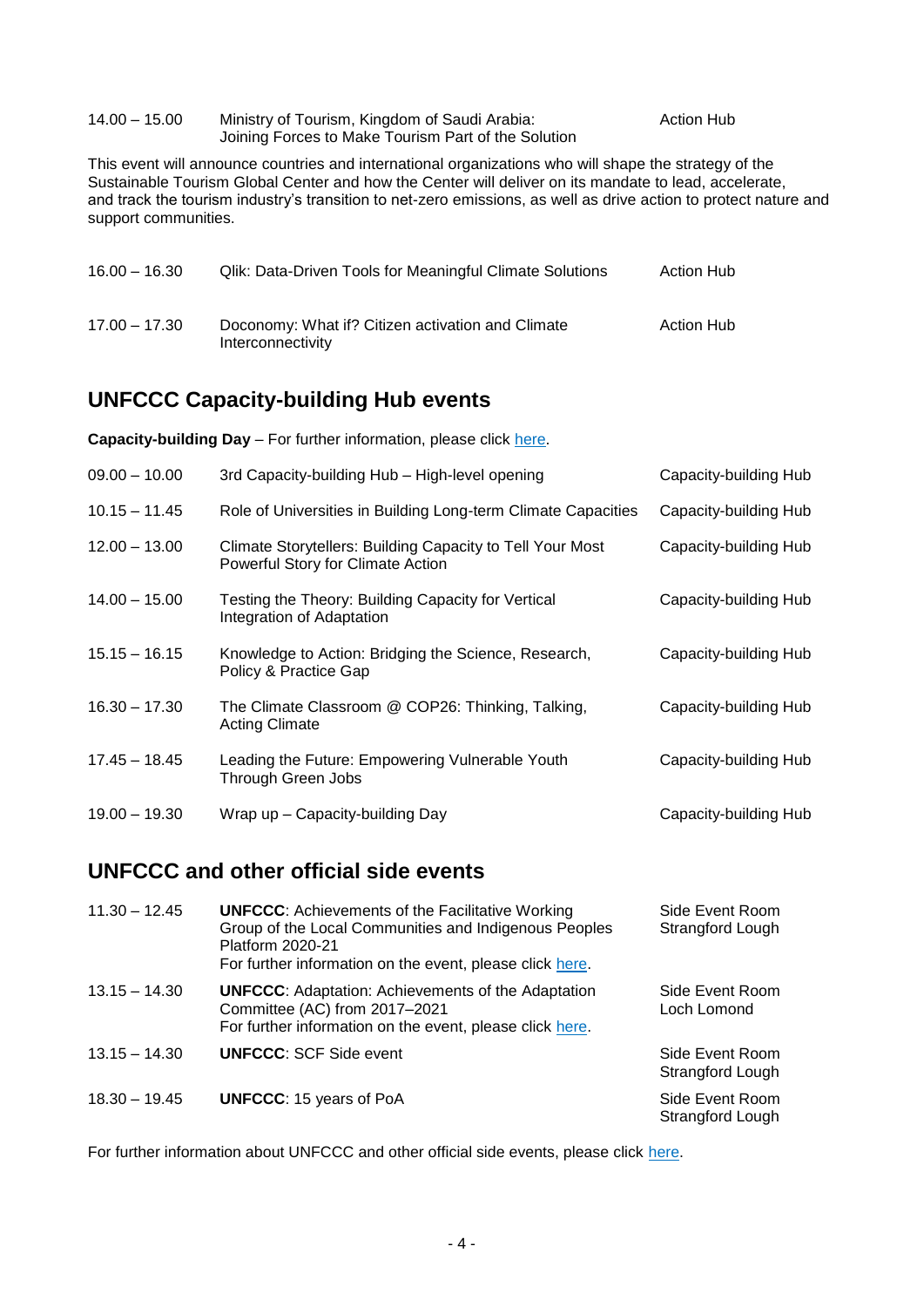## **Pavilion events**

Besides the official side events coordinated by the UNFCCC secretariat, Parties and observer organizations often organize their own events relating to the climate change negotiation process within different Pavilions.

For further information about the pavilions and the events scheduled there, please click [here.](https://unfccc.int/cop26/pavilions)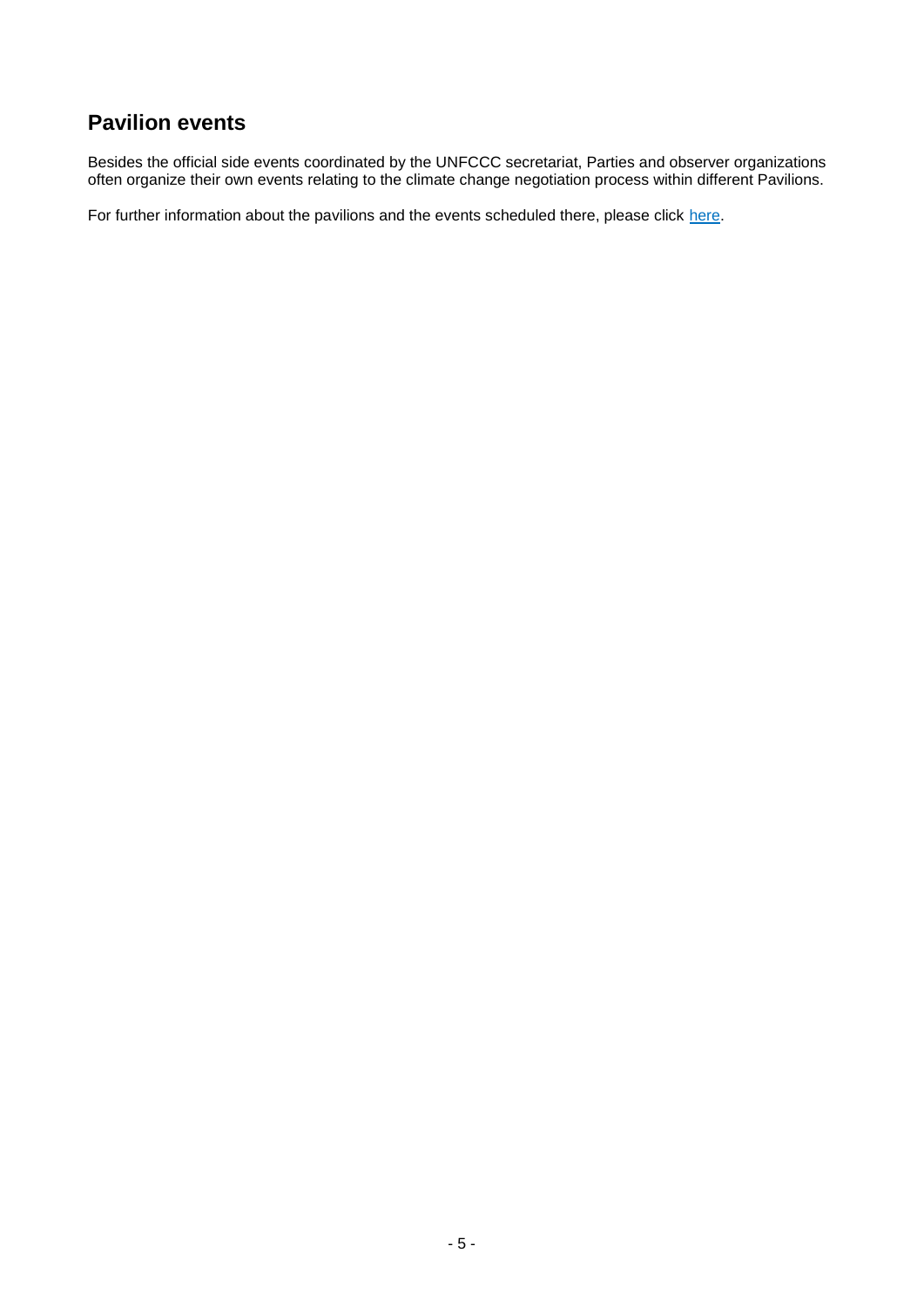### **Closed Meetings**

Please consult the [COP26 Platform](https://unfccc.int/cop26/virtual) and the [CCTV](https://grandreserva.unfccc.int/grandreserva/public/schedule) for the latest meetings schedule.

### **Groups other than the Convention and Protocol Bodies**

| $08.00 - 08.45$ | Independent Association for Latin America and the Caribbean | Meeting Room 14   |
|-----------------|-------------------------------------------------------------|-------------------|
| $08.00 - 09.00$ | <b>Small Island Developing States</b>                       | Meeting Room 4    |
| $08.00 - 09.00$ | African Group                                               | Plenary Pen Y Fan |
| $09.00 - 09.45$ | <b>Environmental Integrity Group</b>                        | Meeting Room 18   |
| $09.00 - 10.00$ | Group of 77 and China                                       | Plenary Pen Y Fan |
| $13.00 - 13.45$ | Arab Group                                                  | Meeting Room 15   |
| $13.00 - 13.45$ | <b>Coalition for Rainforest Nations</b>                     | Meeting Room 18   |
| $13.15 - 14.15$ | <b>Least Developed Countries</b>                            | Meeting Room 4    |
| $14.00 - 15.00$ | Group of 77 and China                                       | Plenary Pen Y Fan |
| $18.00 - 18.45$ | Like-Minded Developing Countries                            | Meeting Room 18   |
| $18.00 - 19.00$ | <b>Small Island Developing States</b>                       | Meeting Room 4    |
| $18.30 - 19.30$ | African Group                                               | Plenary Pen Y Fan |
| $19.15 - 20.15$ | <b>Least Developed Countries</b>                            | Meeting Room 5    |

### <span id="page-5-0"></span>**Meetings of observer organizations**

| $08.00 - 08.45$ | Education and capacity building and outreach<br>non-governmental organizations (ECOS) | <b>Action Hub</b>                   |
|-----------------|---------------------------------------------------------------------------------------|-------------------------------------|
| $08.00 - 08.45$ | Faith based organizations (FBOs)                                                      | Action Room 1                       |
| $08.00 - 08.45$ | Parliamentarians                                                                      | Action Room 2                       |
| $08.00 - 08.45$ | <b>Disability Caucus</b>                                                              | Side Event Room<br>Derwentwater     |
| $09.00 - 09.45$ | Women and gender constituency (WGC)                                                   | <b>Action Hub</b>                   |
| $09.00 - 09.45$ | Environmental non-governmental organizations (ENGO) CAN                               | Action Room 1                       |
| $09.00 - 09.45$ | Indigenous peoples organizations (IPO)                                                | Action Room 2                       |
| $09.00 - 09.45$ | Trade union non-governmental organizations (TUNGO)                                    | Meeting Room 21                     |
| $09.00 - 09.45$ | Business and industry non-governmental<br>organizations (BINGO)                       | Meeting Room 3                      |
| $09.00 - 09.45$ | Farmers and agricultural non-governmental<br>organizations (Farmers)                  | Side Event Room<br>Derwentwater     |
| $09.00 - 09.45$ | Youth non-governmental organizations (YOUNGO)                                         | Side Event Room<br>Loch Lomond      |
| $09.00 - 09.45$ | Research and independent non-governmental<br>organizations (RINGO)                    | Side Event Room<br>Strangford Lough |
| $13.45 - 15.00$ | SB Chairs' Dialogue with observer organizations                                       | Meeting Room 6                      |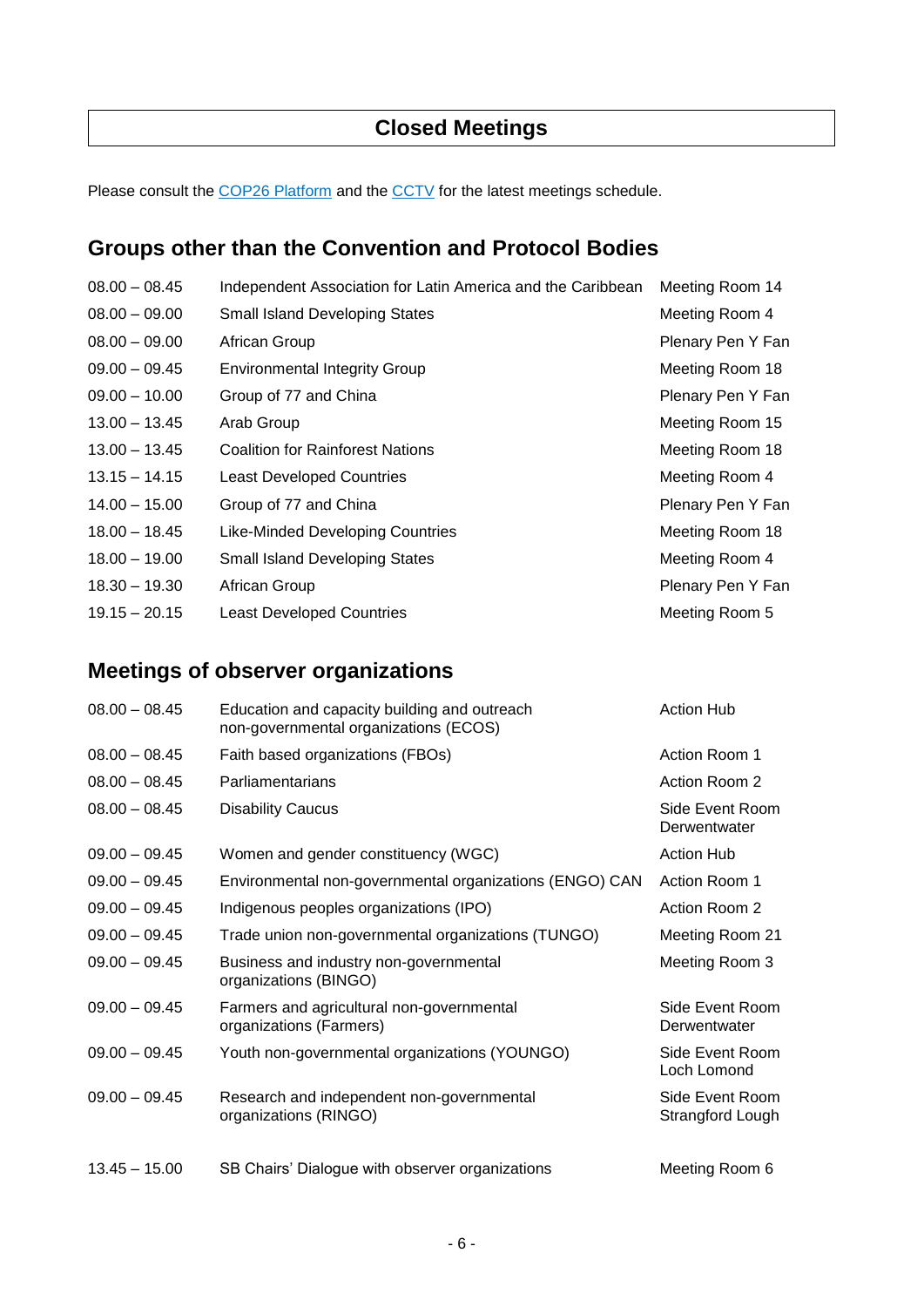# **Forthcoming Meetings and Events**

# **Special meetings and events**

### **Thursday, 4 November 2021**

| $10.30 - 13.30$         | Special event of the SBSTA and the IPCC:<br>Unpacking the new scientific knowledge and key findings in the<br>Working Group I contribution to the Sixth Assessment report:<br>The Physical Science Basis | Plenary Pen Y Fan |
|-------------------------|----------------------------------------------------------------------------------------------------------------------------------------------------------------------------------------------------------|-------------------|
|                         | For further information on the event, please click here.                                                                                                                                                 |                   |
| Friday, 5 November 2021 |                                                                                                                                                                                                          |                   |
| $10.00 - 11.15$         | Unifying for Change: The Global Youth Voice at COP26                                                                                                                                                     | Action Room 1     |
|                         | For further information on the event, please click here.                                                                                                                                                 |                   |
| $12.00 - 13.30$         | Intergenerational Inquiry: Youth Stepping Up Climate Action                                                                                                                                              | Action Room 2     |
|                         | For further information on the event, please click here.                                                                                                                                                 |                   |
| $15.00 - 18.00$         | Multi-stakeholder in-session workshop                                                                                                                                                                    | Meeting Room 3    |
|                         | For further information on the event, please click here.                                                                                                                                                 |                   |
| $15.30 - 17.30$         | Multilateral Assessment (MA) Part I                                                                                                                                                                      | Meeting Rooms 5&7 |
|                         | MA participants are encouraged to view the pre-recorded presentations here.                                                                                                                              |                   |
| $17.30 - 18.45$         | Youth4Climate at COP 26                                                                                                                                                                                  | Action Room 2     |
|                         | For further information on the event, please click here.                                                                                                                                                 |                   |
| $17.45 - 19.15$         | Facilitative Sharing of Views (FSV) Part I                                                                                                                                                               | Meeting Rooms 5&7 |
|                         | FSV participants are encouraged to view the pre-recorded presentations here.                                                                                                                             |                   |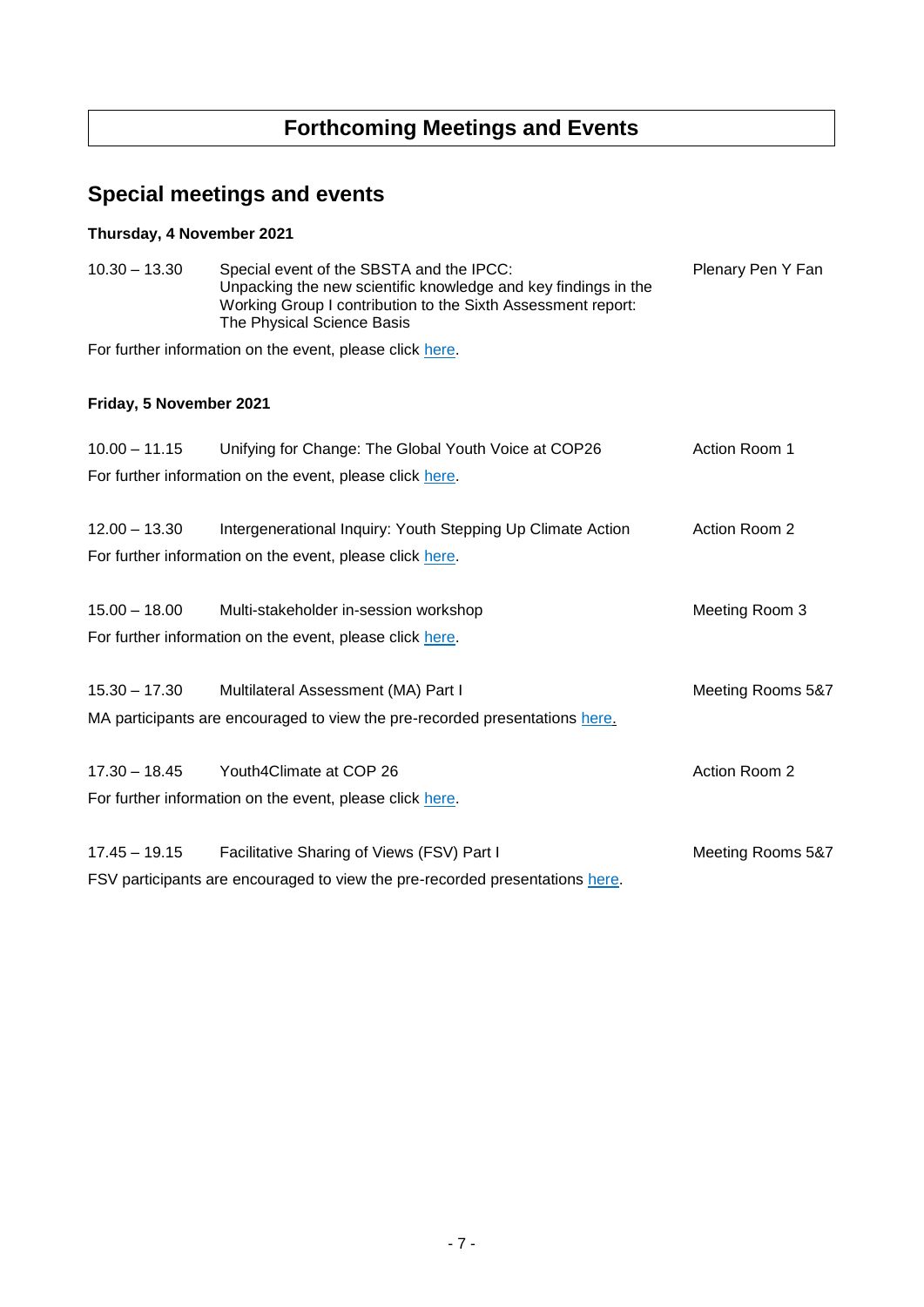### **Announcements**

#### **Access to negotiation rooms by observer organizations and GCA badge holders**

Further to the notification sent on 31 October "Ensuring transparent and inclusive access to negotiation rooms by all Parties and, where applicable, observers in compliance with COVID-19 measures", and the announcement in Daily Programme of 2 November "Ticket system for NGO and GCA badge holders", this is to inform all NGO and GCA badge holders that the access restriction due to the World Leaders Summit is lifted as of 3 November 2021.

In order to ensure compliance with the COVID-related measures, and based on the measure which consists on the participation of only one delegate per Party for each meeting room, the secretariat requests all United Nations and intergovernmental organizations to also apply the principle of one representative per organization when entering a negotiation room. For NGO participants, every effort will be made to ensure at least 9 seats provided they are not occupied by Parties.

Global Climate Action badge holders are not able to access negotiation rooms in view of the fact that they are not representing organizations admitted by the COP as observer organizations in the UNFCCC process.

We thank you for your kind understanding and cooperation.

#### **Audio and video recordings**

Please note that audio and video recordings by Party or observer organization delegations during open and closed official meetings is **not** permitted. The secretariat provides full audio and video recordings for all official open plenary meetings in audio format and webcast on the Internet. All webcast recordings are available on the [UNFCCC's website.](https://unfccc-cop26.streamworld.de/)

### **The Green Zone**

Please consult the COP 26 [Host Country website](https://ukcop26.org/) for any information on the [Green Zone.](https://ukcop26.org/the-conference/green-zone-programme-of-events/)

### **COP 26 Hygiene kit and travel passes**

All conference participants are invited to retrieve their COP 26 Hygiene kit and travel passes at the Information Desk in Zone B. They will be distributed daily from 08.00 to 19.00 hrs. With the reusable water bottle also offered, participants can freely get water from all water dispensers on the conference venue.

### **Reusable Cups**

Hot drinks at COP 26 are served in reusable cups. The cups are both reusable and recyclable. We are encouraging participants to deposit their used cups including lids at drop points throughout the venue so that they can be collected, washed, and reused again and again.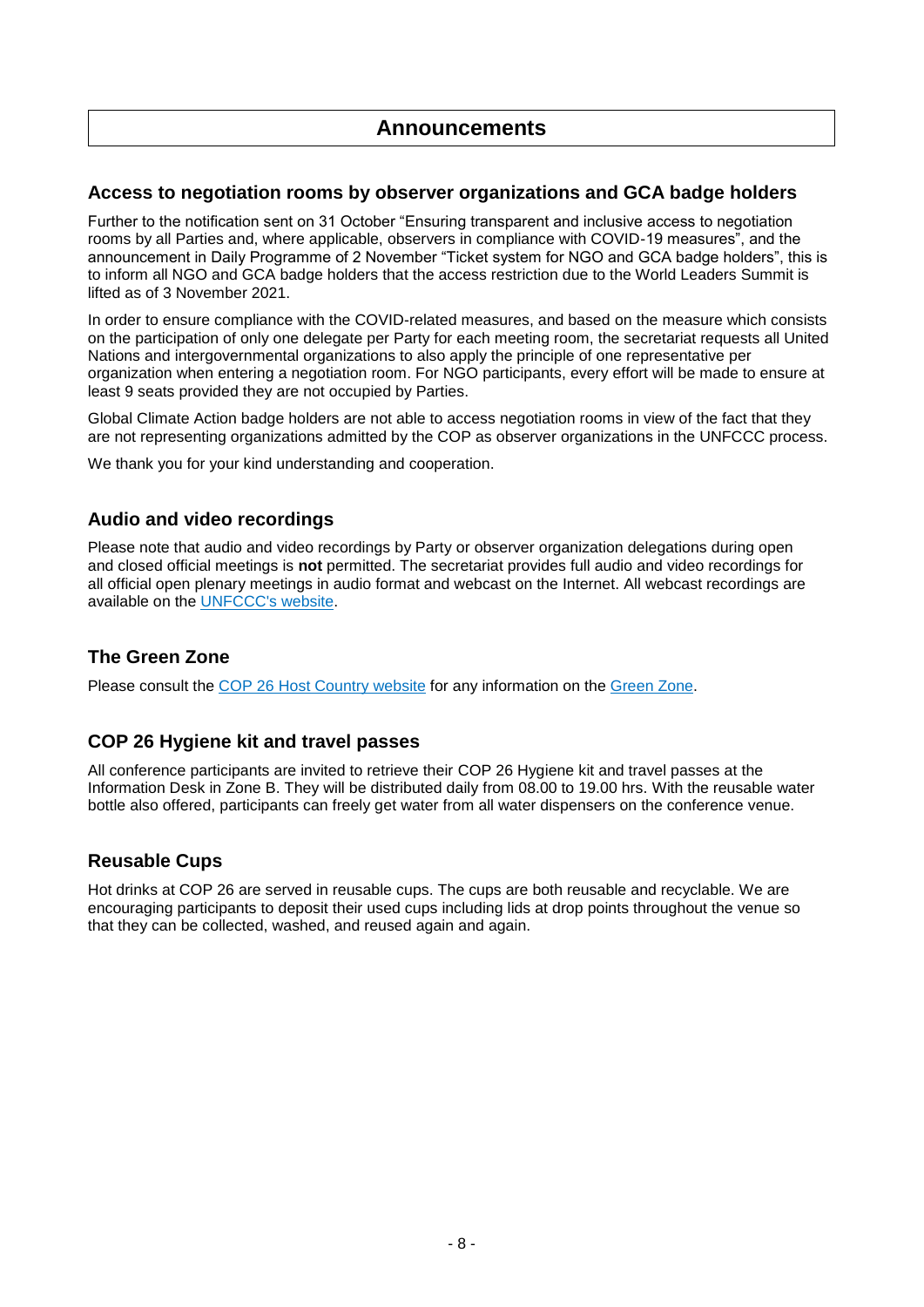### **Useful Information**

#### **Election of officers of bodies under the Convention and the Protocol**

Please consult the [UNFCCC elections website](https://unfccc.int/process-and-meetings/bodies/the-big-picture/election-and-membership) for latest information on election procedures and daily updates of election nominations and election results.

#### **Press briefings**

The live daily schedule of press briefings is available [here.](https://unfccc.int/calendar) Please consult the [COP26 Platform](https://unfccc.int/cop26/virtual) and the [CCTV](https://grandreserva.unfccc.int/grandreserva/public/schedule) for changes or updates.

### **List of participants**

The provisional list of registered participants is available electronically on the [UNFCCC website.](https://unfccc.int/documents/308163) National focal points and designated focal points should make corrections using the [Online Registration](https://eur01.safelinks.protection.outlook.com/?url=https%3A%2F%2Fonlinereg.unfccc.int%2F&data=04%7C01%7CASchunke%40unfccc.int%7C4c501aba60d145a5a06208d99c85541d%7C2a6c12ad406a4f33b686f78ff5822208%7C0%7C0%7C637712918716371568%7CUnknown%7CTWFpbGZsb3d8eyJWIjoiMC4wLjAwMDAiLCJQIjoiV2luMzIiLCJBTiI6Ik1haWwiLCJXVCI6Mn0%3D%7C1000&sdata=12ex3uauiw0u7YTXppfrJFI5ECKJ%2FRhWjs7s67LuDoI%3D&reserved=0)  [System \(ORS\)](https://eur01.safelinks.protection.outlook.com/?url=https%3A%2F%2Fonlinereg.unfccc.int%2F&data=04%7C01%7CASchunke%40unfccc.int%7C4c501aba60d145a5a06208d99c85541d%7C2a6c12ad406a4f33b686f78ff5822208%7C0%7C0%7C637712918716371568%7CUnknown%7CTWFpbGZsb3d8eyJWIjoiMC4wLjAwMDAiLCJQIjoiV2luMzIiLCJBTiI6Ik1haWwiLCJXVCI6Mn0%3D%7C1000&sdata=12ex3uauiw0u7YTXppfrJFI5ECKJ%2FRhWjs7s67LuDoI%3D&reserved=0) by noon CET on Wednesday, 10 November 2021, at the latest.

### **Information for COP 26 participants**

Comprehensive information for participants is available on the [Information for COP 26 participants \(A-Z\)](https://unfccc.int/cop26/participants-a-z) web page.

#### **Free Wireless Internet**

Please connect to network "PlugNPlay" to access free wireless internet on the conference premises. Kindly report any issues to staff wearing blue vests with "IT SUPPORT STAFF" printed on the back or visit the nearest IT Support Desk around the area.

#### **COVID-19 measures**

Comprehensive information on COVID-19 measures is available on the [Information for COP 26 participants](https://unfccc.int/cop26/participants-a-z#eq-15)   $(A-Z)$  web page.

### **Medical and Security emergencies**

First aid and emergency medical services are available from 31 October to 12 November, opening hours from 7.00 to 23.00 hrs. (Clinic in Zone F is open 24/7).

First aid rooms are located in Zone B, Zone C, Zone D, Zone F and Zone G and are marked with a white cross in a green circle.

For other emergencies, please approach United Nations Security staff (wearing either a United Nations uniform or an armband), contact the Information Desk in Zone B, or call:

#### **United Nations Security Control Centre (24/7):**

+44 204 568 2787 (landline) or +44 773 101 7613 (mobile)

In case of emergency outside the conference venue, please call the following UK emergency number: 999.